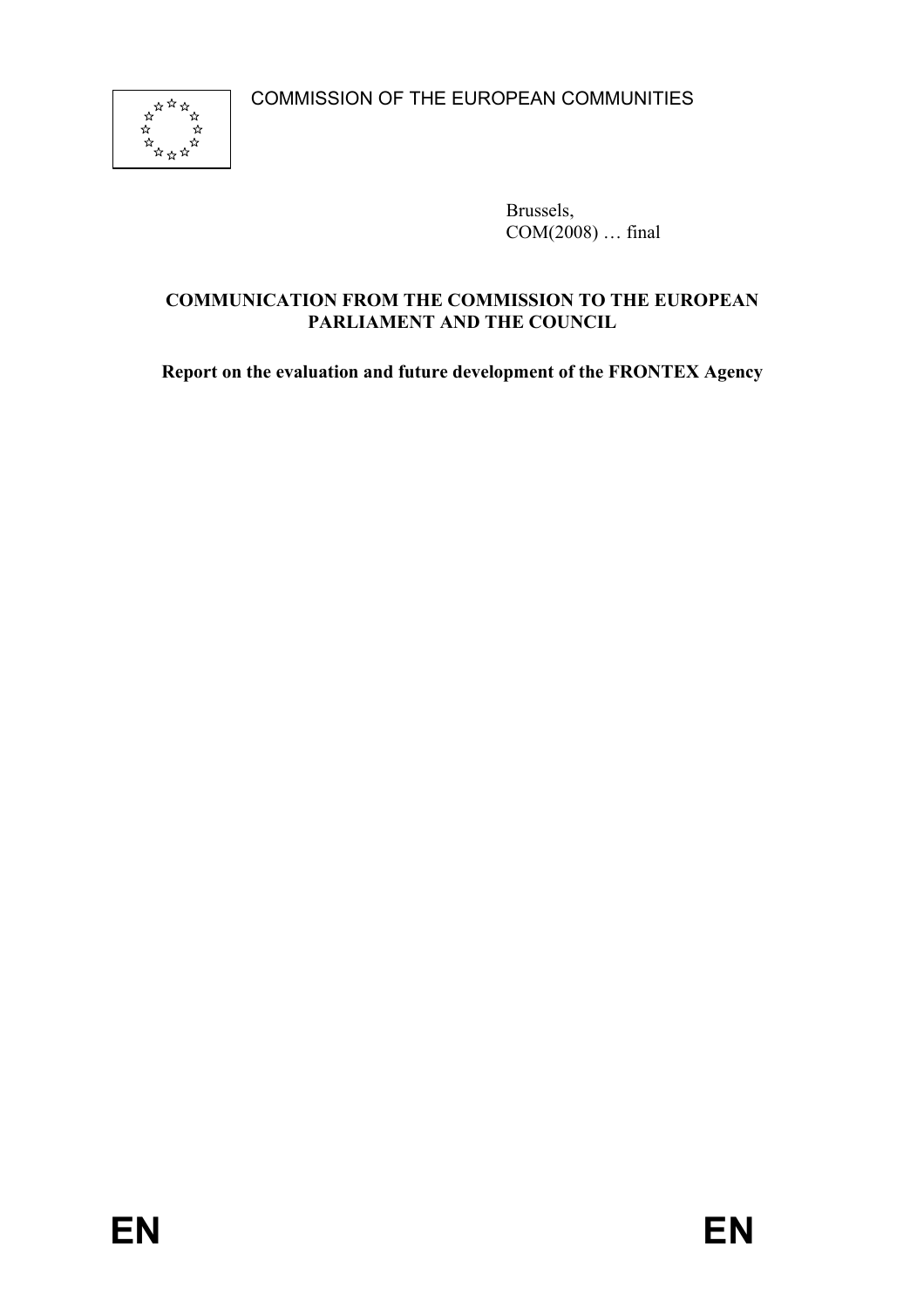### **COMMUNICATION FROM THE COMMISSION TO THE EUROPEAN PARLIAMENT AND THE COUNCIL**

### **Report on the evaluation and future development of the FRONTEX Agency**

### **I. INTRODUCTION**

- 1. The European Agency for the Management of Operational Cooperation at the External Borders of the Member States of the European Union (FRONTEX) was established by Council Regulation (EC)  $2007/2004$ <sup>f</sup> (hereinafter the "FRONTEX Regulation"), adopted on 26 October 2004. The Agency became operational in October 2005.
- 2. The objective of FRONTEX is to improve the integrated management of the external borders of the Member States of the European Union by facilitating and rendering more effective the application of existing and future Community measures related to the management of external borders, i.e. the land and sea borders of the Member States and their airports and seaports, to which the provisions of Community law on the crossing of external borders by persons apply.
- 3. In the 2004 Hague Programme the European Council requested the Commission to submit a political evaluation of the FRONTEX Agency by the end of 2007. The evaluation should contain a review of the tasks of the Agency and an assessment of whether the Agency should concern itself with other aspects of border management, including enhanced cooperation with customs services and other competent authorities for goods-related security matters. According to the Action Plan implementing the Hague Programme<sup>2</sup> the evaluation should also cover the functioning of the teams of national experts and the feasibility of a system of European border guards. This Communication is the reply from the Commission to this request.
- 4. It assesses the results so far, while taking into account the short period during which the Agency has been operational, in relation to each of the main tasks of FRONTEX i.e. Article 1  $(a-g)$  of the FRONTEX Regulation<sup>3</sup>. It will make recommendations for measures that can be taken in the short term, within the limits of its current mandate, and outline a long-term vision for the future development of FRONTEX.

Detailed statistical data on the activities of FRONTEX 2006-2007 are presented in a separate annex, including information on objectives and results of each operation and further details on outputs in relation to the different activities of the Agency. An impact assessment is attached to this Communication.

 $\frac{1}{1}$ OJ L 349, 25.11.2004, p.1.

<sup>2</sup> OJ C 198, 12.8.2005, p. 1.

<sup>3</sup> As modified by Regulation (EC) 863/2007 of the European Parliament and the Council establishing a mechanism for the creation of Rapid Border Intervention Teams ("RABITs Regulation"), OJ L 199, 31.7.2007, p. 30.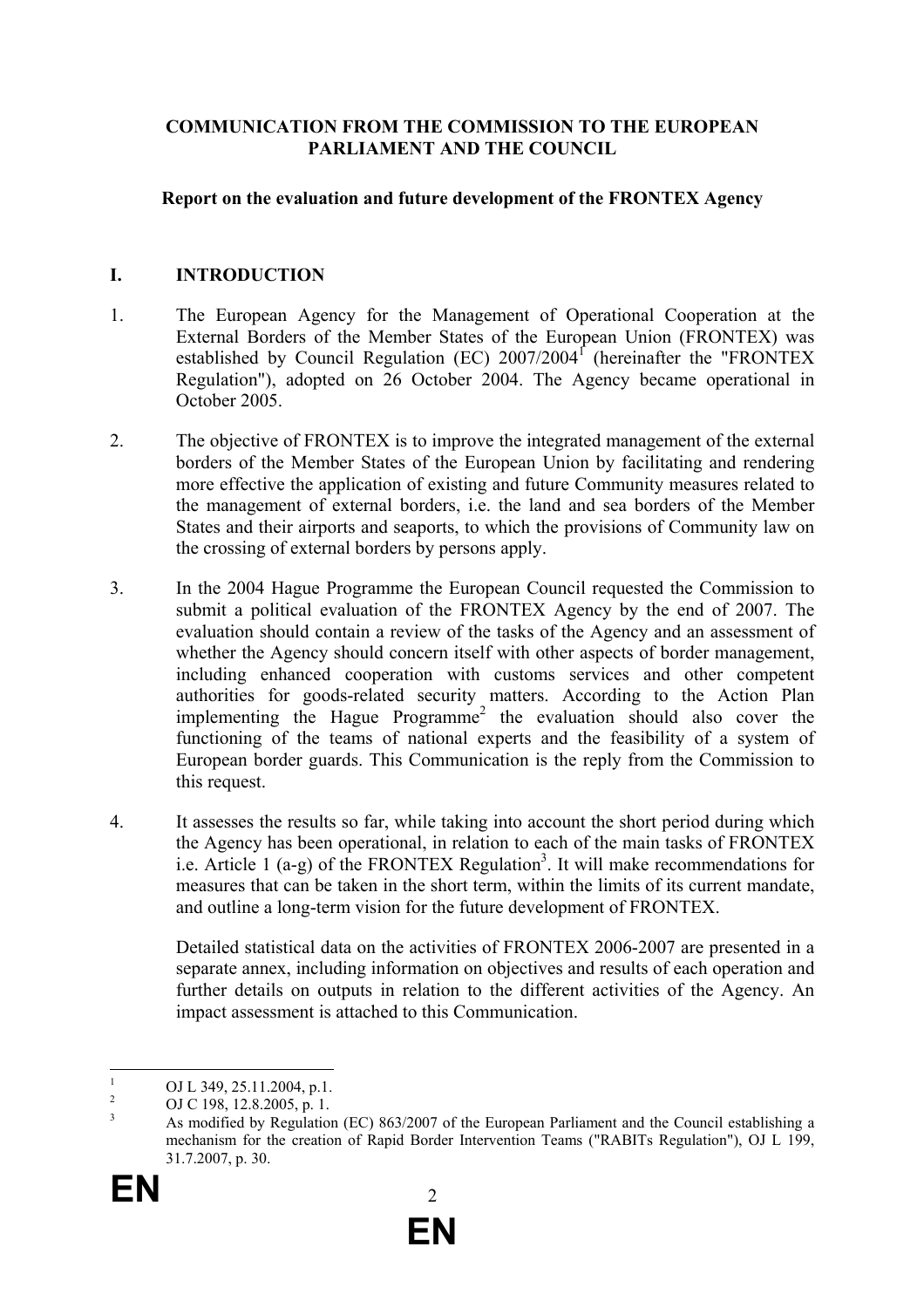5. In 2008 the Management Board of FRONTEX will commission an independent external evaluation to be carried out pursuant to Article 33 of the FRONTEX Regulation. That independent technical and regulatory evaluation will examine how effectively the Agency fulfils its mission, assess its impact and working practices, and take into account the views of stakeholders at European and national level.

# **II. EVALUATION - ACHIEVEMENTS 2005-2007**

### **A. Coordination of operational coordination between the Member States in the field of management of external borders**

### *Joint operations and pilot projects*

- 6. The Agency has taken forward joint operations at all types of borders, with in 2006 and 2007 respectively 5 and 4 sea border operations, 2 and 10 land border operations, and 2 and 5 air border operations, and an additional 3 and 2 operations in 2006 and 2007 respectively covering several types of borders. A total of 10 pilot projects (2006-2007) have been implemented to complement the joint operations.
- 7. Participation by Member States in joint operations can range from the deployment of one expert to the deployment of equipment such as vessels and aircraft. On average, 7 Member States participated in sea borders, 9 in land border, and 11 in air border operations (2006-2007 together). For those sea border operations that have involved maritime patrols (7), between 1 and 4 have participated with equipment in the form of aircraft, vessels or helicopters in each of those operations, excluding the contributions of the host state, with between 0 and 2 vessels in each operation.
- 8. Due to the need for deployment of equipment in sea border operations the costs involved are substantially higher – on average 2,7 million euro – than for land and air borders respectively: 83 000 and 194 000 euro.
- 9. Results of joint operations cannot be summarised solely in quantifiable terms. There are other benefits such as exchanging best practices and information between Member States and stimulating day-to-day cooperation between national border guard authorities. Nevertheless the quantifiable results so far must be considered impressive: more than 53 000 persons, for 2006 and 2007 together, have been apprehended or denied entry at the border during these operations. More than 2 900 false or falsified travel documents have been detected and 58 facilitators of illegal migration arrested.

# *Other related initiatives*

- 10. Following a request from the European Council in December 2006, the European Patrols Network (EPN) started in May 2007. FRONTEX and the Member States concerned (Portugal, Spain, France, Italy, Slovenia, Malta, Greece and Cyprus) are working on a regional basis with bilateral cooperation between neighbouring states. Patrols have been limited to areas close to the coasts of the Member States involved.
- 11. As requested by the Council in October 2006 the Agency has set up a Central Record of Available Technical Equipment (CRATE), as foreseen in Article 7 of the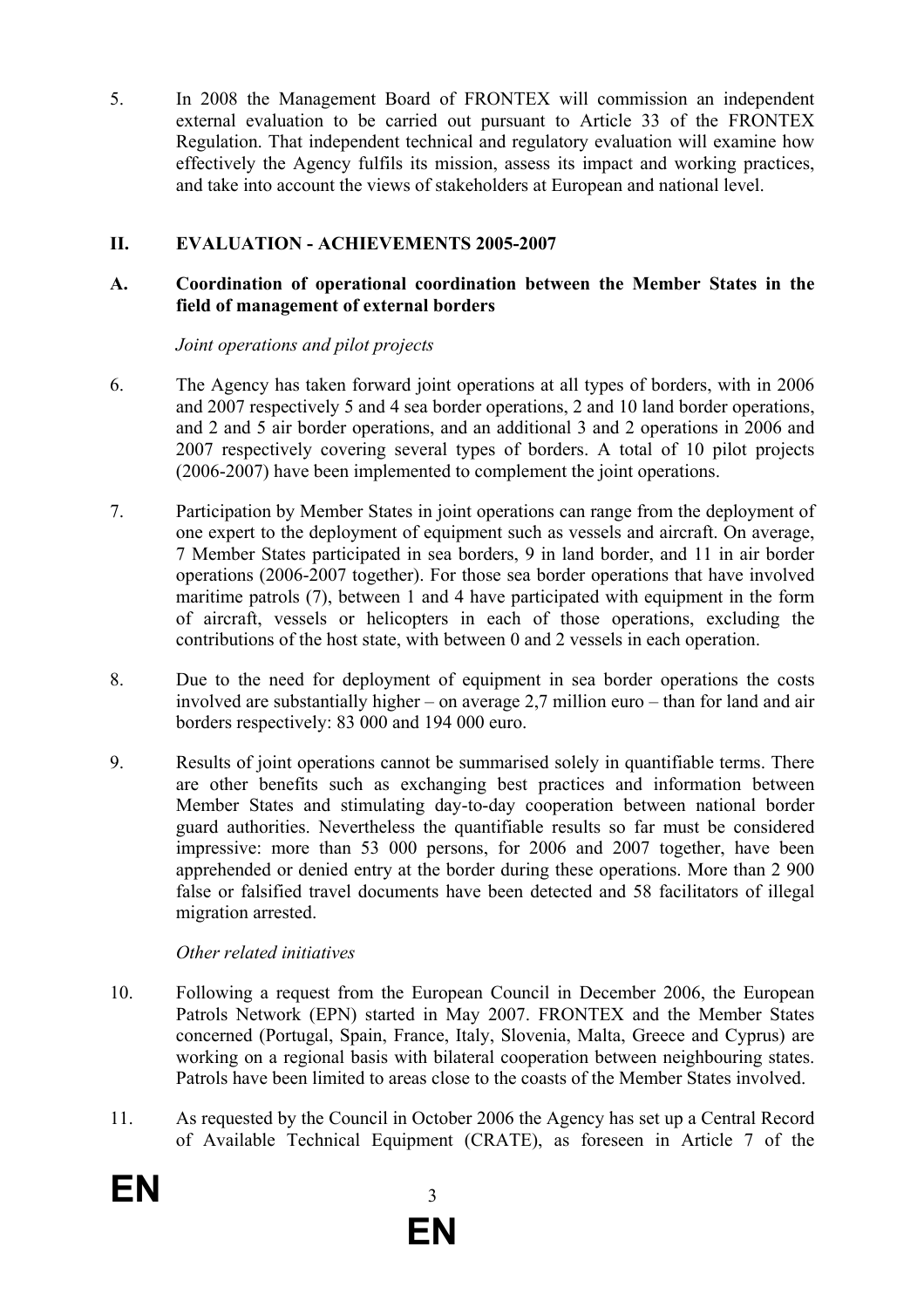FRONTEX Regulation, for border control and surveillance. The CRATE database contains for the moment over a hundred vessels, around 20 aircraft and 25 helicopters and several hundreds of border control equipment such as mobile radar units, vehicles, thermal cameras and mobile detectors. While primarily intended to be used on a bilateral basis between Member States, it provides an inventory of equipment that can be used in joint operations also. So far only a modest use of equipment has been made for the latter purpose (one instance of using border check equipment and one using an aircraft).

12. FRONTEX has faced high expectations from EU institutions, Member States and the public at large to take forward operational coordination to counter illegal immigration at the southern maritime borders. As demonstrated by the results so far, these operations are the most cost-intensive and resource demanding of all the operational activities carried out by FRONTEX. The participation of Member States remains however limited in operations involving maritime patrols compared to other types of operations.

#### *Recommendations*

- 13. Against this background and since the budgetary authority has raised the budget of FRONTEX significantly for 2008 (total 70 million euro), the Commission considers the following factors essential as concerns the short-term developments of operational coordination:
	- The potential of CRATE, and the commitments made by Member States, must be exploited to the full to ensure the availability of the necessary equipment for sea border operations. FRONTEX is invited to report regularly to the European Institutions on the actual use made of the equipment (for operations coordinated by FRONTEX as well bilaterally between Member States) and to what extent the equipment actually made available for joint operations is adequate in relation to the needs.
	- The FRONTEX Regulation provides for the possibility to set up specialised branches of the Agency in the Member States, through which the Agency may operate for the practical organisation of joint operations and pilot projects. In view of the developments towards semi-permanent operations and the evolution of the tasks for the Agency as a whole, serious consideration should now be given to the setting up of such branches in the appropriate regions and/or with regard to types of border control, with a priority given to a branch for the southern maritime borders.
	- FRONTEX should analyse how the semi-permanent joint operations can be merged with the European Patrol Network, as both measures are of a more structural character and overlaps between them must be avoided.
	- The Commission will review, as a consequence of the substantial increase for 2008, the multi-annual programming of the budget of FRONTEX for the remaining period of the current financial perspectives and submit proposals as appropriate to the budgetary authority.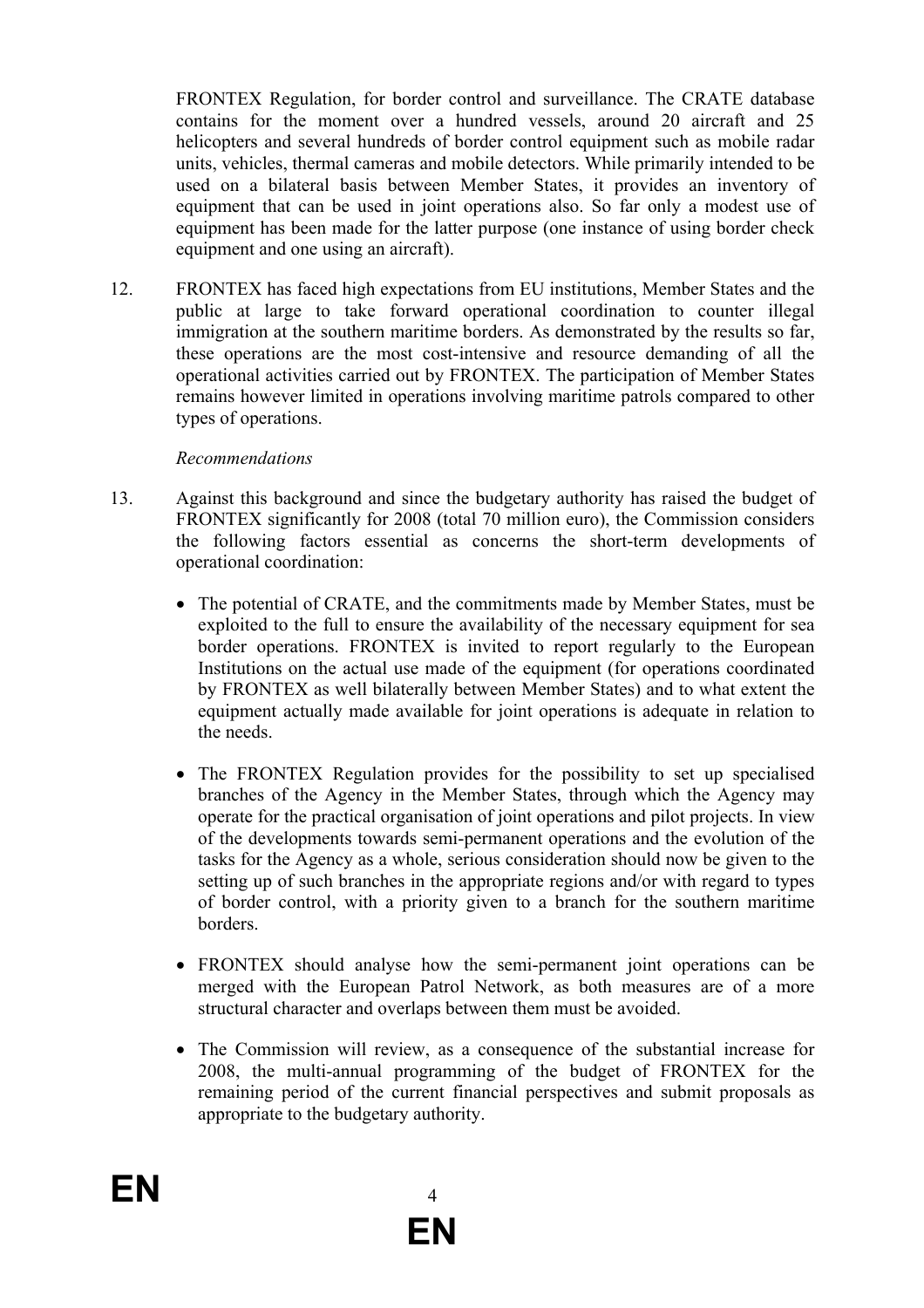#### **B. Assistance to Member States on training of their national border guards, including the establishment of common training standards**

14. The activities of FRONTEX in training follow from the previous Ad Hoc Centre for Border Guard Training, whose activities were fully taken over by FRONTEX in 2005. A total of 97 trainings, meetings and workshops including training of border guards and "training of trainers", have been organised with a total of 1 341 participants. The common core curriculum, aiming at standardising the training of border guards all over Europe, is currently subject to review. While the impact of training activities can only be assessed in the long-term, it is clear that the approach chosen with FRONTEX acting as the operational coordinator for training based on partnerships with national academies has proven successful and therefore merits to be expanded.

# *Recommendations*

15. The competences of border guards to apply in a correct and consistent manner the Schengen acquis, in particular the Schengen Borders Code, must remain the key objective of the training activities of FRONTEX. However, the experiences gained from joint operations show that border guards are frequently confronted with situations involving persons seeking international protection or crisis situations at sea (see section II.A). The Commission considers that specialised training courses should be organised by FRONTEX on relevant provisions of European and international rules on asylum, the law of the sea and fundamental rights, in order to contribute to the full respect of these norms and to a consistent approach to situations involving search and rescue coordination.

# **C. Carrying out risk analysis**

- 16. FRONTEX presented its first annual risk assessment in February 2007. A total of 13 tailored assessments have been presented up until August 2007, and a further 9 were under preparation for completion in late 2007 / early 2008. FRONTEX has been contributing to the Organised Crime Threat Assessment Report (OCTA) and has presented together with Europol a report on the high risk routes regarding illegal immigration in the Western Balkans. Beyond these assessments, which i.a. support Member States in reacting to new threats and in focussing resources to specific sections of the border, risk analysis plays a pivotal role in most activities of the Agency, including the planning of individual joint operations and training activities. In addition the role allocated to FRONTEX under the European Borders Fund is crucial for the allocation of financial resources to the Member States.
- 17. In 2007 FRONTEX has been connected to ICONet, for the purpose of exchanging information with Member States regarding risk analysis, preparation of joint operations and return. The ICONet was established by Council Decision  $2005/267/EC<sup>4</sup>$  and is operational since 2006. It is a secure web-based network for information exchange between the migration management services on irregular immigration, illegal entry and immigration and return of illegal residents.

<sup>1</sup> 4 OJ L 83, 1.4.2005, p. 48.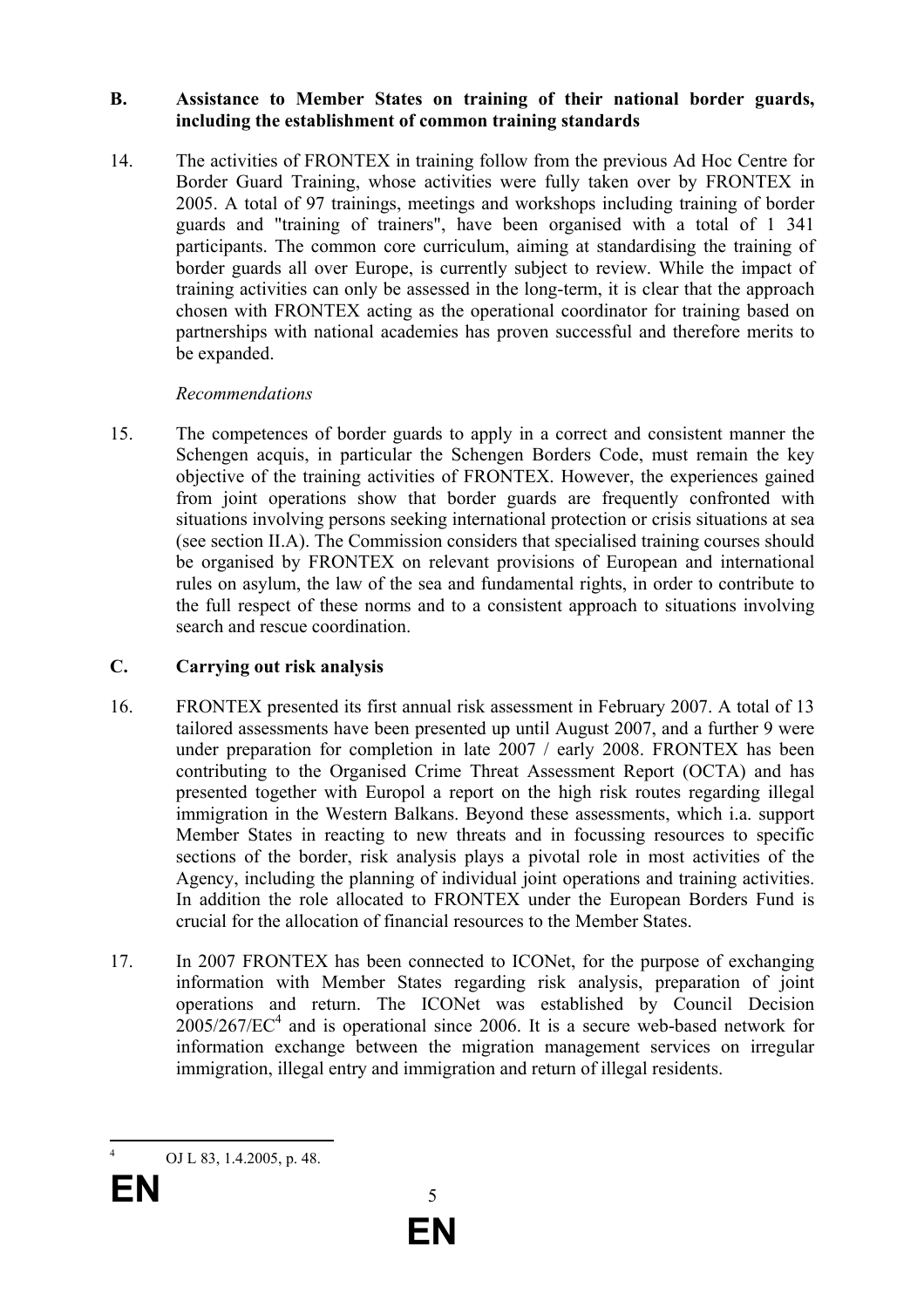18. FRONTEX participates in the meetings of the CIREFI, the Centre for Information, Discussion and Exchange on the Crossing of Frontiers and Immigration which meets regularly in the Council. CIREFI assists Member States in exchanging information on legal immigration, in preventing illegal immigration and unlawful residence, on combating smuggling of human beings, improving the detection of false or falsified travel documents and on ways of improving return practices. There is an obvious overlap between the activities covered by CIREFI, the ICONet and the activities carried out by the Agency, with regard to gathering, analysing and disseminating information related to illegal immigration.

# *Recommendations*

- Joint risk analysis with Europol, international organisations and relevant third countries (based on the respective working arrangements) should be given priority, including more frequent geographical and/or theme oriented joint risk analysis, with relevant partners.
- FRONTEX should be entrusted with the management of the ICONet, under the present or another technical platform such as the Frontex Information System; this should also aid in ensuring that better use is made of the immigration liaison officers network, which is also connected to the ICONet; andtaking over the activities of CIREFI

#### **D. Follow up on the development of research relevant for the control and surveillance of external borders**

- 19. FRONTEX has so far implemented 6 projects and 7 workshops/seminars on research and development. New technologies play a vital role for the proposals made in the two Communications presented by the Commission in parallel with this report, on an entry-exit system and measures to automate border control and on a European Border Surveillance System. For the former the BIOPASS project implemented by FRONTEX on the use of biometrics at airports and national registered traveller's schemes provided important input, and for the latter FRONTEX will play an important role in taking forward the relevant studies that will shape the precise actions to be taken.
- 20. The Agency will also take an active part in the work of the new European Security Research and Innovation Forum, under which a separate working group on border security has been set up.

#### *Recommendations*

21. A key priority for the future must be to ensure that the specific interests of border control authorities are duly reflected in research activities. FRONTEX has a unique role in ensuring that the practical needs of national border guard authorities can feed into the definition of future research priorities, as well as for keeping those authorities informed of the latest developments through the organisation of workshops. This role should also extend to the development of practical projects aiming at real life operational testing of new technologies, to assess their feasibility and impact on current procedures and to liaise with the European standardisation *institutes*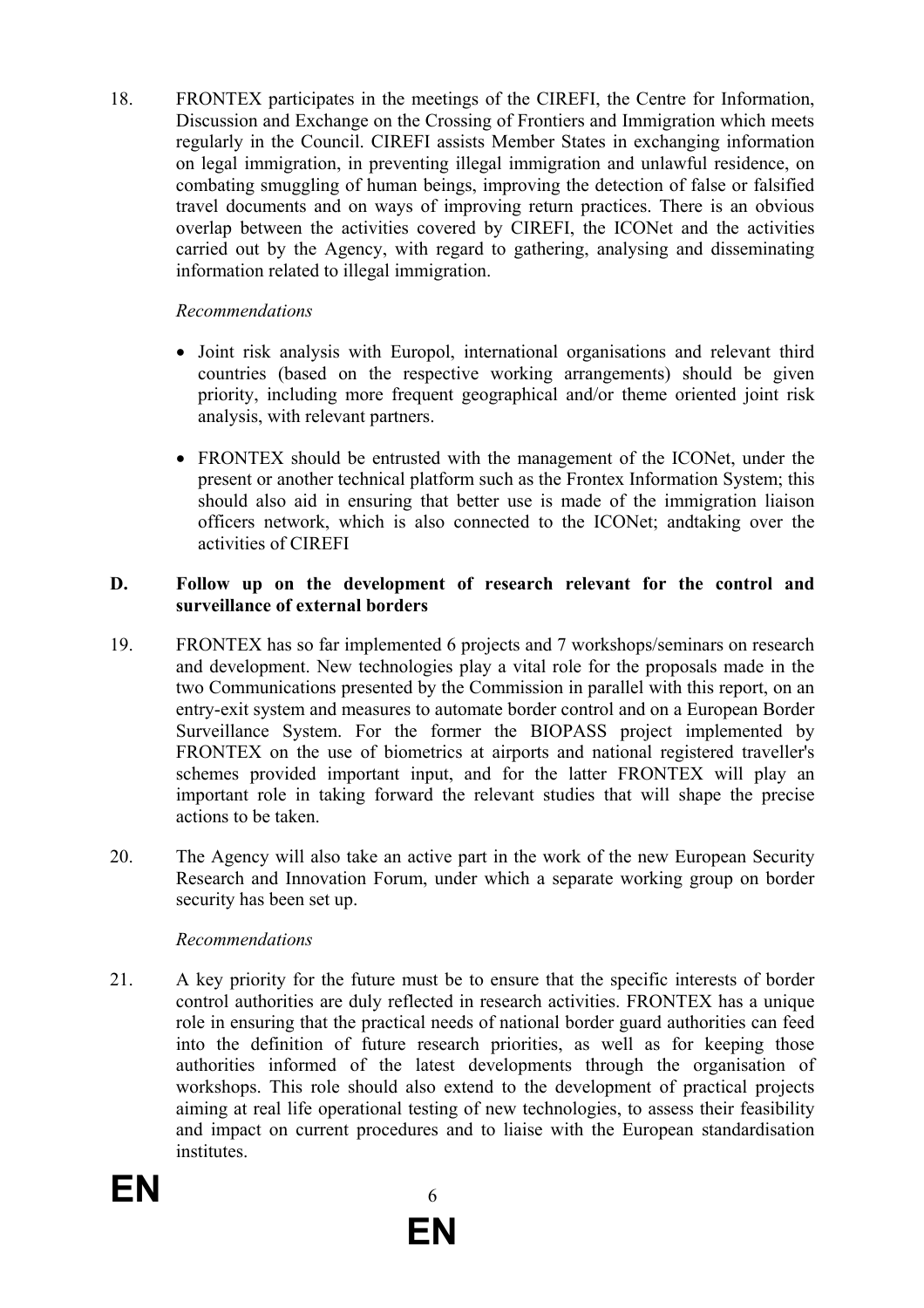#### **E. Assisting Member States in circumstances requiring increased technical and operational assistance at external borders, and deploying Rapid Border Intervention Teams**

- 22. The RABITs Regulation, which entered into force on 20 August 2007, has changed in a substantial manner the provisions of the founding Regulation of FRONTEX regarding the support to Member States in circumstances requiring increased technical and operational assistance at the external borders. It provides a "rapid reaction capacity" for a reinforcement of human resources to a Member State in need.
- 23. The preparatory works for implementing the Regulation were completed by FRONTEX shortly after the Regulation was adopted. 500-600 border guards make up the "RABIT pool". An exercise was conducted during the autumn of 2007. So far no Member State has made a request for the deployment of a RABIT team.

#### *Recommendations*

24. The deployment of a RABIT team can be combined with technical assistance in accordance with the provisions of Article 8 of the FRONTEX Regulation. The Commission recommends that this provision be made more operational by FRONTEX acquiring its own equipment for border control and surveillance, to be used by the RABIT teams, in order to ensure the availability of equipment at short notice. Alternatively, equipment listed in CRATE could be used for this purpose also, but the rules would need to be reviewed in order to ensure speedy and unconditional availability of the equipment for the RABIT teams.

#### **F. Providing Member States with the necessary support in organising joint return operations**

- 25. The Agency has provided assistance for the organisation of nine joint return operations, involving a total of 361 returnees. A further 6 projects have been taken forward on issues such as best practices for the acquisition of travel documents and in order to regularly identify common needs for joint return operations.
- 26. The strengthening of the role of FRONTEX in supporting joint return operations was the subject of an in-depth discussion during the German Presidency, resulting in the adoption by the Council of a set of conclusions in June 2007. The conclusions included a call for Member States to involve FRONTEX when planning and organising joint return flights and to identify needs for joint returns. This is a key task of FRONTEX, but results so far show that the frequency and intensity of that support is lagging behind the progress made with regard to operational coordination.

#### *Recommendations*

27. The Commission fully supports the implementation of the Council conclusions of June 2007, which provide an exhaustive set of priorities for the short to medium term. The recommendation put forward in this report (see section II.C) for FRONTEX to manage the ICONet will contribute to enhancing the capacity of FRONTEX for this purpose also. In addition, consideration should be given to reviewing the scope of Article 7 of the FRONTEX Regulation on CRATE, which for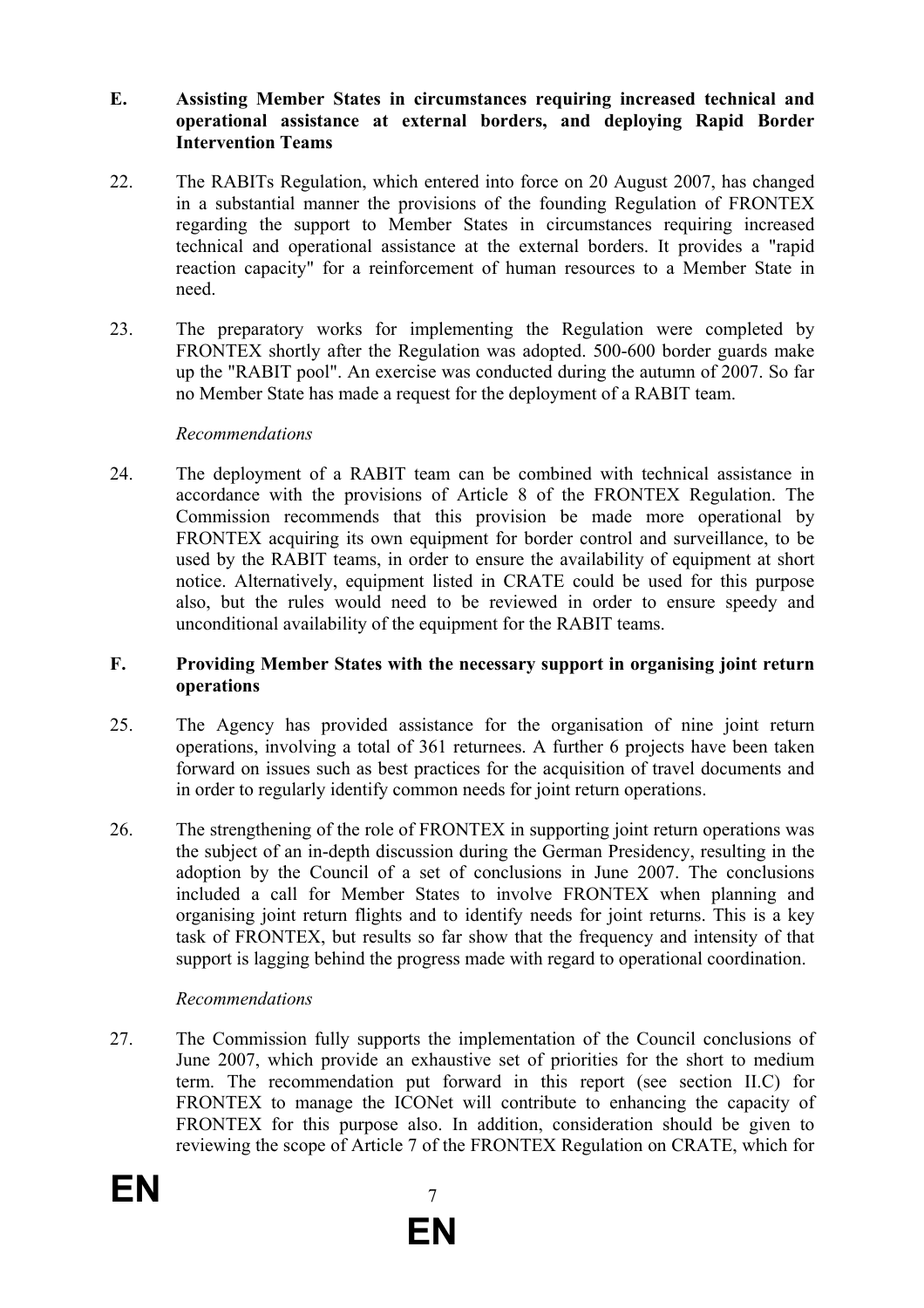the moment is limited to equipment for border control and surveillance but which could be extended to also cover equipment, including equipment leased by FRONTEX, for joint return operations, such as aircraft.

# **III. LONG-TERM VISION**

- 28. FRONTEX will be central for the long-term development of the Union's integrated border management strategy. Its role should be expanded as necessary in response to concrete needs, based on a step-by-step approach and a gradual reinforcement of its administrative capacity, and on a continuous evaluation of how it fulfils its tasks. A long-term vision should consider how FRONTEX can provide added value to the integrated border management model as a whole as well as to its individual components, in particular with regard to measures in cooperation with third countries and to measures at the borders. Furthermore, in the context of the integrated EU Maritime Policy, FRONTEX is expected to contribute substantially to achieve more efficient cross-border and cross-sector cooperation between authorities and EU Agencies involved in offshore activities.
- 29. As concerns the integrated border management model as a whole, the potential of FRONTEX should be exploited for the benefit of the overall Schengen framework. While the scope of issues covered by the mechanism for Schengen evaluations goes beyond the mandate of FRONTEX – covering also visas, police cooperation and data protection - it is clear that FRONTEX could provide added value to these evaluations through its independent status, its expertise on external border control and surveillance and its activities on training and risk analysis. The Commission will present a proposal, as requested by the Hague Programme, in the second half of 2008 for a complementary mechanism for evaluating existing Schengen states, which will include concrete proposals with regard to the possible role of FRONTEX.

#### **A. Measures in cooperation with third countries**

- 30. The mandate of FRONTEX as concerns cooperation with third countries is limited in the sense that projects aiming, for example, at technical assistance cannot be carried out by FRONTEX in third countries. Consideration should be given to whether FRONTEX should have the possibility of carrying out pilot projects with third countries as beneficiaries. Such projects could significantly strengthen the impact of cooperation launched under the working arrangements, where the latter can serve to identify concrete needs for capacity building with regard to border management in specific third countries, and be complementary to assistance funded through Community programmes. At a later stage, and against the background of the Lisbon Treaty, a reflection could be initiated on what role the Agency can have regarding the participation in European border control missions conducted in third countries.
- 31. FRONTEX has concluded working arrangements aiming at establishing cooperation at technical level with border guard authorities in Russia, Ukraine and Switzerland. Negotiations are well advanced with Croatia. Mandates have been given by the Management Board to negotiate further arrangements with FYROM, Turkey, Egypt, Libya, Morocco, Mauritania, Senegal, Cape Verde, Moldova and Georgia. The Agency foresees requesting mandates in the short/mid-term for the other Western Balkan states, countries of West Africa, the US and Canada. In the short-term,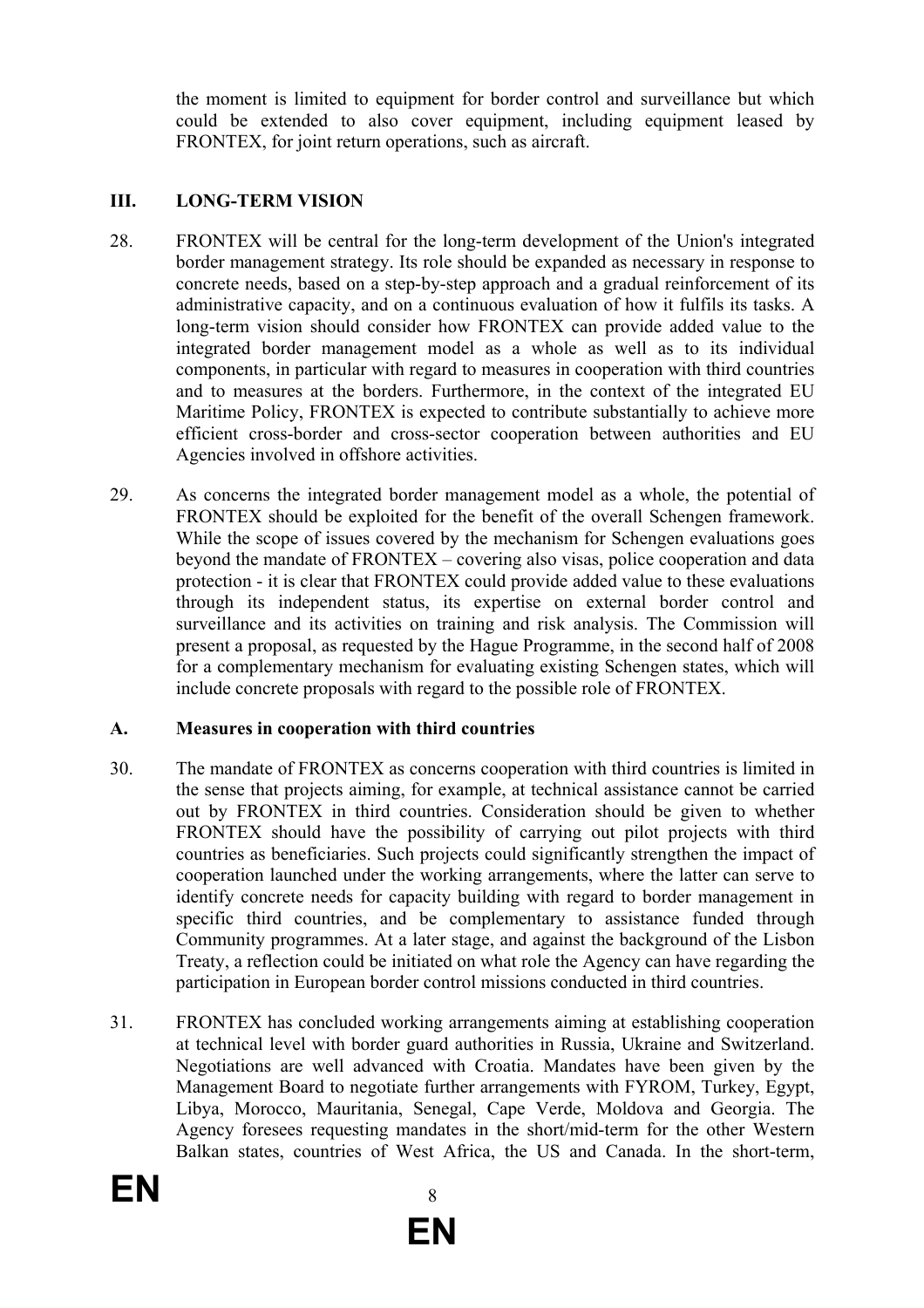priority should be awarded to strengthened cooperation between FRONTEX and those third countries that have been identified as problem areas through the joint operations and the risk analysis carried out by FRONTEX.

### **B. Measures at the border**

### *Horizontal integration*

- 32. An improved cooperation between the relevant customs and other border control authorities of the Member States is a key element of the integrated border management model, whereby persons and goods are controlled using similar working methods and risk management approaches. A further analysis of the content of a single window concept, where the activities of border and customs authorities will be fully integrated with each other, should be pursued taking into account the on-going evaluation of the future of customs.
- 33. The Commission will launch a study for the purpose of identifying best practices in Member States on inter-agency cooperation. To promote cooperation on the ground, pilot projects at European level could further explore the added value of deepened coordination of the activities between these authorities. The Commission recommends FRONTEX and Member States to conduct FRONTEX-led joint operations in coordination with cooperation projects of national customs authorities, ie the implementation of two parallel projects on control of persons and on control of goods respectively at the same time and at the same border crossing points.

# *Border surveillance - EUROSUR*

- 34. In parallel with this current evaluation report the Commission presents a Communication outlining a roadmap for the development and setting up of a European Border Surveillance System. The role of FRONTEX is crucial for the successful preparation of such a system, including creating a network integrating all maritime surveillance systems, as already noted in the section devoted to research and development in this report.
- 35. In more operational terms FRONTEX could take on the role as a "hub" for an improved system of exchange of real-time, operational information between Member States. In addition, giving FRONTEX access to surveillance information in a more systematic and structured manner could serve as the basis for the development of a 'FRONTEX intelligence led information system' targeting the external borders of the EU.

# *Operational coordination*

36. Operational coordination has already proved itself the key instrument of the European Union in ensuring operational solidarity between Member States and channelling resources to the sections of the external border with the greatest needs. As stated in the impact assessment accompanying the RABIT proposal, the Commission intends to return to the question of a fully fledged European Border Guard when experiences have been gathered on the functioning of those teams. It is nevertheless clear that two questions arise already at this stage concerning the